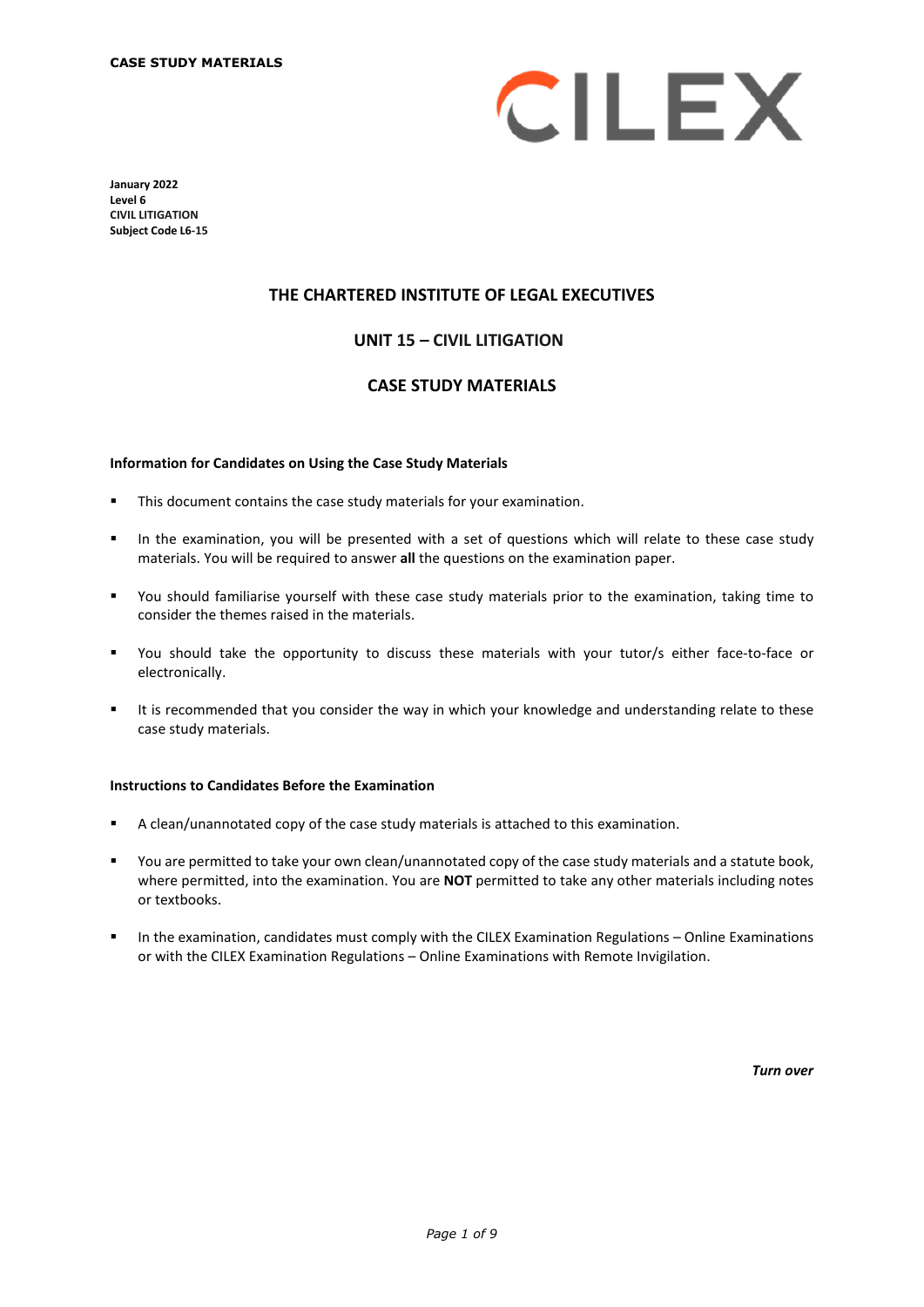#### **CASE STUDY MATERIALS**

# **GUIDANCE FOR LEARNERS STUDYING FOR THE LEVEL 6 UNIT 15 CIVIL LITIGATION EXAMINATIONS**

Learners studying for Level 6 Unit 15 Civil Litigation are advised that, when revising for this unit, they should have knowledge and understanding of the Civil Procedure Rules and of the rules of professional conduct for lawyers issued by the regulatory bodies for CILEx and the SRA.

Learners are advised that they should be fully familiar with the relevant current unit specification and may be tested on any aspect of it. Where Civil Procedure Rules are given in the specification, learners are expected to be broadly familiar with the content of those rules and their practical application, over and above familiarity with the relevant current specification, including the rules of professional conduct.

Listed below are the Civil Procedure Rules which learners may find particularly relevant to this examination:

## **Pre-Action Protocol for Low Value Personal Injury Claims in Road Traffic Accidents**

**Pre-Action Protocol for Personal Injury Claims**

**County Courts Act 1984**

**Civil Evidence Act 1995**

**CPR Part 7 Part 13 Part 16 Part 17 Part 26 Part 28 Part 33 Part 35 Part 45 Part 70 Part 72 Part 73 Part 83**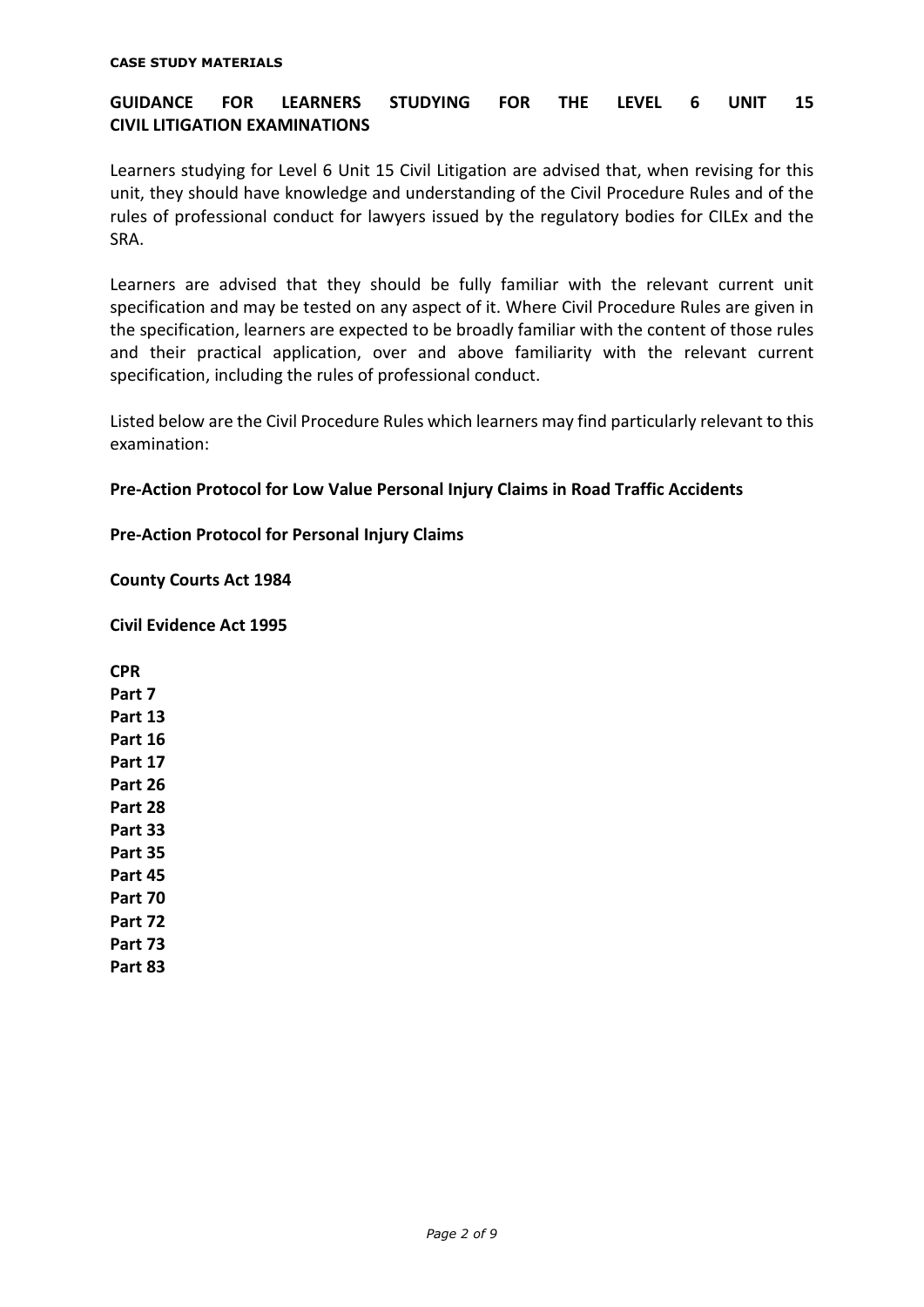# **ADVANCE INSTRUCTIONS TO CANDIDATES**

You are a trainee lawyer in the firm of Kempstons LLP ('Kempstons') of the Manor House, Bedford, MK42 7AB. You work in the civil litigation team and your supervising partner is Tony Piratin. Your local County Court Hearing Centre is in Bedford.

You are assisting Tony Piratin in the following cases:

# **(1) The June's Cakes and Bakes Limited file (File Ref: TP/JCB/004/22)**

Kempstons is acting for June's Cakes and Bakes Limited in connection with a claim for breach of contract that has been brought against it by Mitchells Foods. Further information concerning this case can be obtained from the following case study materials:

**DOCUMENT 1** Email from June Bishop to Tony Piratin

# **(2) The Sanjeev Gupta file (File Ref: TP/SG/995/21)**

Kempstons is acting for Sanjeev Gupta with respect to a road traffic accident that took place in September 2021. Further information concerning this case can be obtained from the following case study materials:

**DOCUMENT 2** Attendance note of telephone conversation between Sanjeev Gupta and Tony Piratin

**DOCUMENT 3** Letter from Sanjeev Gupta to Kempstons

# **(3) The Russell file (File Ref: TP/PLR/898/21)**

Kempstons is acting for Lucy and Peter Russell with respect to a claim that they wish to pursue arising out of work that was done on their home by Alex Charleston and Sons. Further information concerning this case can be obtained from the following case study materials:

**DOCUMENT 4** Internal memorandum from Tony Piratin to trainee lawyer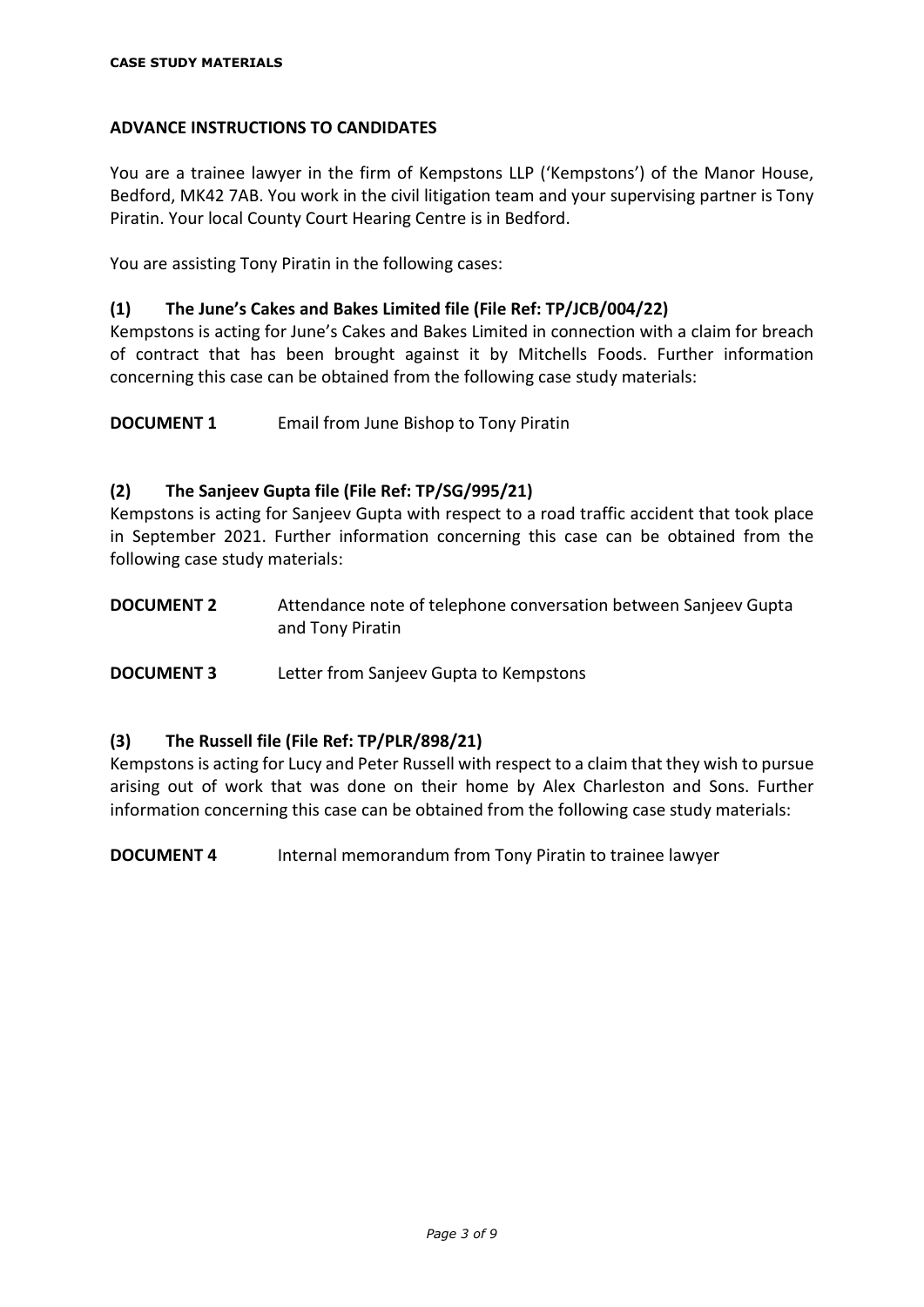#### **EMAIL FROM JUNE BISHOP TO TONY PIRATIN**

**From:** June Bishop (June@JCandB.co.uk)

**Sent:** 5 January 2022 14:26

**To:** Tony Piratin [\(Tony.Piratin@Kempstons.co.uk\)](mailto:Tony.Piratin@Kempstons.co.uk)

**Subject:** Claim by Mitchells Foods

**Status:** Urgent

Dear Mr Piratin,

I was given your details by your Commercial Department, who helped me to set up my company, June's Cakes and Bakes, a couple of years ago. Unfortunately, the company has hit a bit of a problem with a contract with Mitchells Foods, and I need your urgent help with this.

The background is that my company has been expanding, as my products have become more widely known. We're still quite a small company, but I've managed to take on extra staff and to delegate some of the day-to-day running of the business to them.

I was delighted in January 2021 to be contacted by Mitchells Foods, who have some big contracts with supermarkets and specialist food shops throughout the UK, under which they supply both ingredients and finished products.

Mitchells Foods were particularly interested in the Grenadian Spice Cake that we produce. This is based on a traditional family recipe and is one of our bestsellers.

Mitchells Foods thought that this would make an ideal addition to their new 'Cakes of the World' range that they were planning to launch in the lead-up to Christmas 2021. We did, however, have some negotiation with them about the volume of production required and the ingredients that we were using. As a result, we agreed to buy the flour for the cakes from them, so that we could guarantee the standard and volume of the flour that we were using.

Eventually, we concluded an agreement under which we would supply Mitchells Foods with 5,000 Grenadian Spice Cakes a week, with the first delivery due at the beginning of September.

Initially, everything went well, as we were able to keep up with production and sales of the cakes were good. Unfortunately, however, we hit a problem at the beginning of October, as we discovered that the latest batch of flour that Mitchells Foods had supplied had gone mouldy and therefore couldn't be used. With the fuel crisis and problems with deliveries more generally, we couldn't find an immediate replacement, so had to halt production.

I contacted Mitchells Foods about this straightaway, but they were very unsympathetic and blamed us for the way that we were storing the flour. They also insisted that we could not use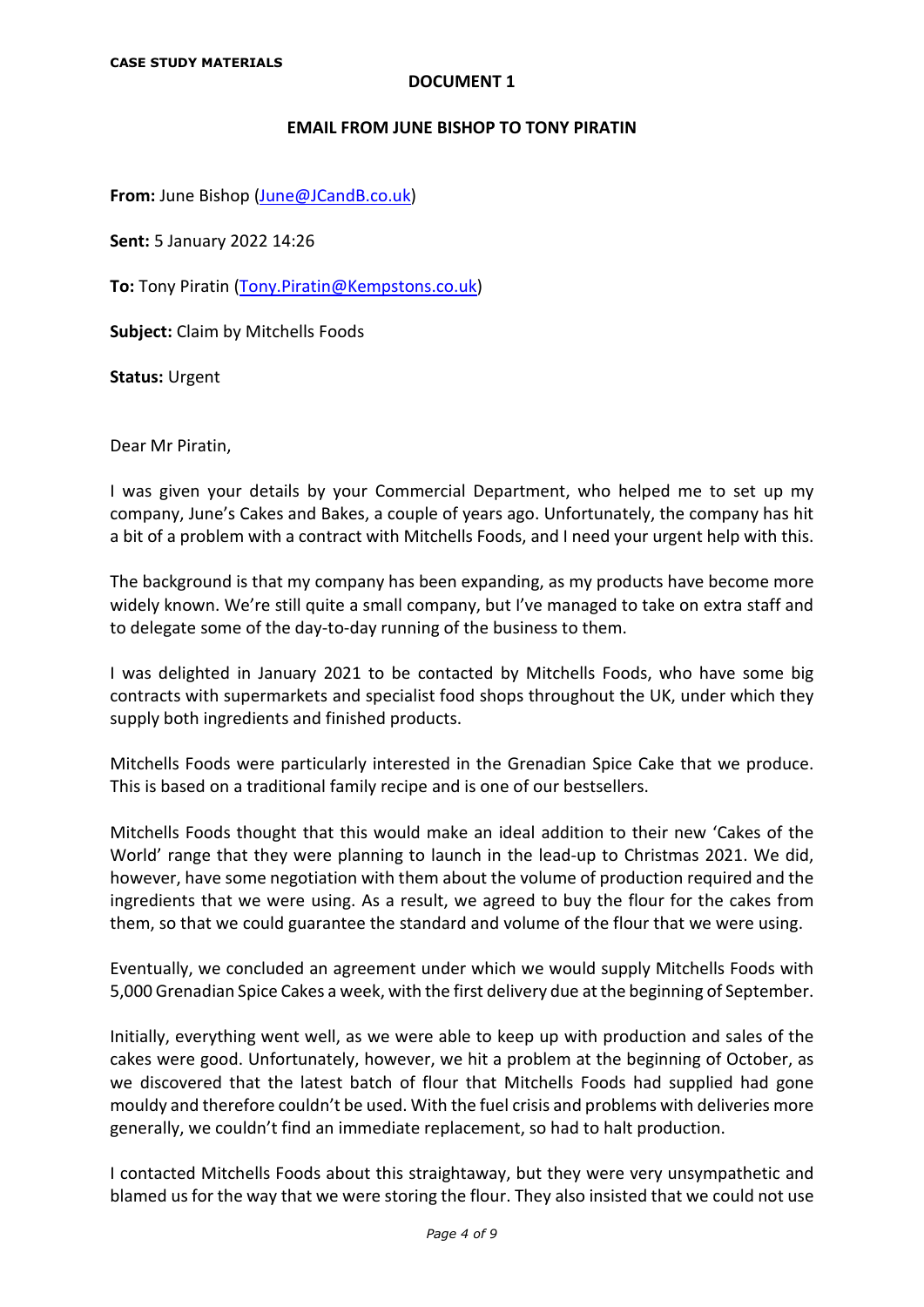#### **CASE STUDY MATERIALS**

another supplier of flour, despite the problems that we had experienced with them. Unfortunately, our relationship deteriorated, and they got their legal team involved. They alleged that we had breached the contract with them and should compensate them for loss of profits.

I tried to smooth things over, but was unable to resolve matters before I went on a longplanned trip to Grenada to visit my extended family, who I hadn't seen since before the pandemic started. Before I left on 8 December, I left strict instructions with my staff to let me know if anything came in from Mitchells Foods.

I heard nothing until yesterday, when I got a panicky call from my secretary. She told me that the day after I'd gone away a letter had arrived, which was dated 6 December, with some papers from the court. No one had realised the importance of the papers, and in the rush to fulfil orders before Christmas they had just been left to one side. She looked at them properly yesterday and said that they related to the problemsinvolving Mitchells Foods, who are claiming £50,000 in lost profits.

I can't see how they get to this figure, as this is double the losses that we suffered. As it is, I would dispute that we have breached the contract with them, but I am willing to try to see if we can resolve this amicably.

I am back in the country on Friday night, and I wondered if I could meet with you early next week to discuss this.

Kind regards

June Bishop Managing Director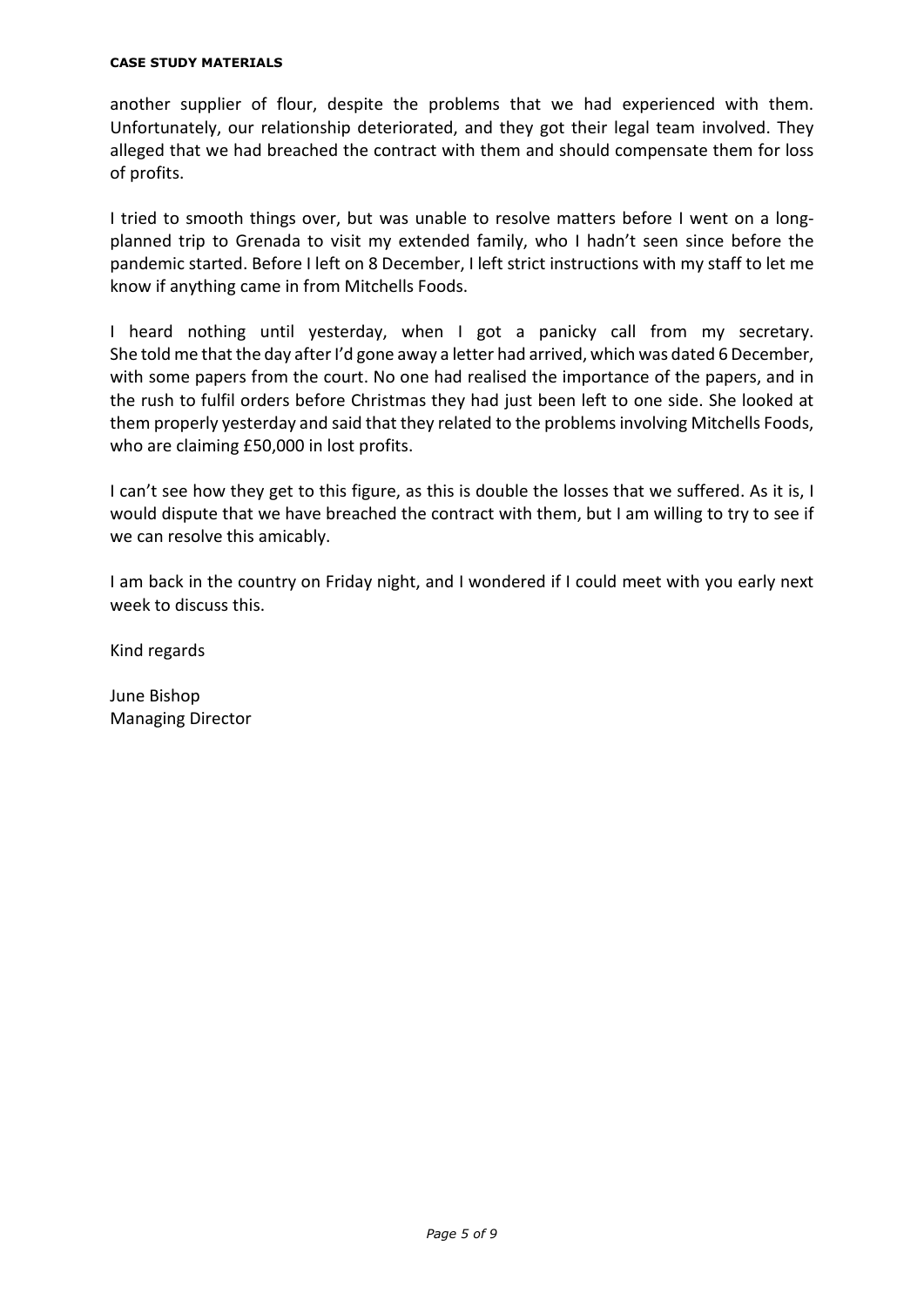## **ATTENDANCE NOTE OF TELEPHONE CONVERSATION BETWEEN SANJEEV GUPTA AND TONY PIRATIN**

| <b>Attendance by:</b> | Tony Piratin (TP)     |
|-----------------------|-----------------------|
| Client:               | Sanjeev Gupta         |
| Matter:               | Road Traffic Accident |
| Date:                 | 30 November 2021      |
| Time in attendance:   | 20 minutes            |
| Reference:            | TP/SG/995/21          |

Attending on Sanjeev Gupta concerning a road traffic accident that took place at about 8.15 am on 27 September 2021. The accident happened while Mr Gupta was driving along the A24, which is the main road through Tooting in south London. He was driving towards his office in Balham. Mr Gupta was driving a Kia hatchback with the registration number SL18 ADV.

The traffic was quite heavy but moving normally, and Mr Gupta was driving at around 20 miles per hour. The weather was dry, and visibility was good. Mr Gupta takes this route into work every day, so knows it well.

Mr Gupta had just gone past Tooting Broadway station, when a car emerged from a side road, Letchworth Street, and struck the driver's side door of his vehicle. The car which hit him was a Land Rover Discovery, registration NL20 RPB. The driver's name was Helen Dodd. Mr Gupta will email her address to me.

Mr Gupta's driver's side front door was badly damaged in the accident. He immediately felt pain in his lower back, while the impact of the collision caused him to bang his head.

Mr Gupta was shocked by what had happened and was unable to move because of the pain he was in. Fortunately, a passer-by, Lukas Stech, called an ambulance, which arrived shortly afterwards. Mr Gupta was taken to St George's Hospital, which is only a short distance from where the accident took place. Mr Stech witnessed the accident and is prepared to give a statement on Mr Gupta's behalf.

Mr Gupta was kept in hospital for the rest of the day while the doctors carried out tests on his back and his head. Mr Gupta explained that he has had some problems with his back before, but these have been made worse by the accident.

Mr Gupta has subsequently been to his GP, who has recommended a course of physiotherapy. His GP estimated that the symptoms relating to the accident will subside over the next two to three years. In the meantime, Mr Gupta is still experiencing some pain in his back, and his mobility is restricted as his back feels stiff and painful when he twists to one side or the other.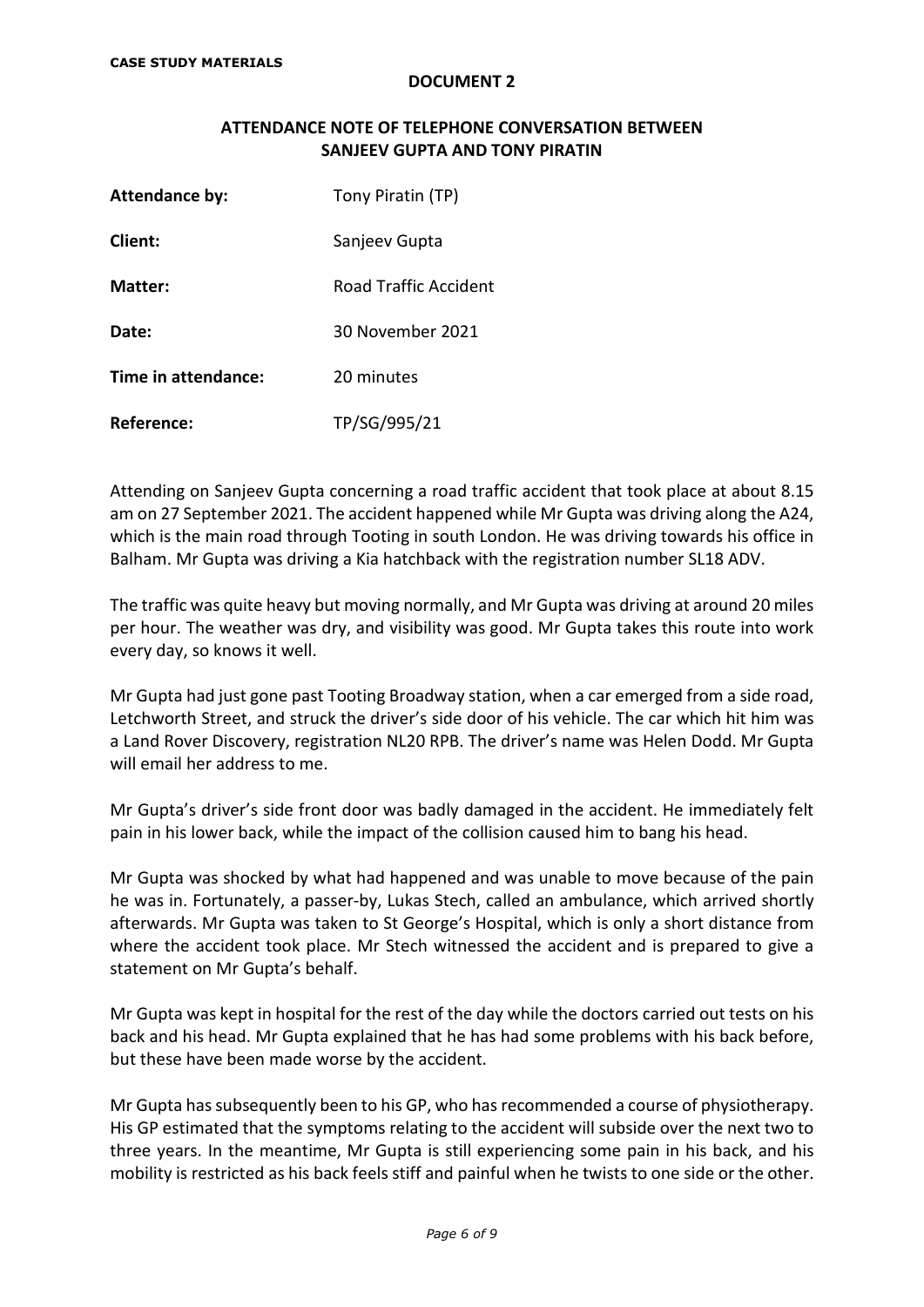#### **CASE STUDY MATERIALS**

Mr Gupta is also experiencing headaches from time to time. His GP is unable to say whether this is related to the accident but is keeping this under review.

Mr Gupta is 45 and his date of birth is 24 June 1976. He is generally fit but had to take three weeks off work due to the pain he was in after the accident. He is an assistant accountant, earning £52,000 a year. His firm has a limited sick pay scheme, so he was only paid half of his normal earnings while he was off work. He therefore lost around £1,000 in wages after tax. With other expenses, he estimates that he has lost in the region of £3,000 as a result of the accident.

Mr Gupta has returned to his normal working hours but is finding it difficult to stay seated for any length of time. This is affecting his productivity at work. His employers are, however, being quite sympathetic and so are allowing him to get up and walk around when he needs to. He is also having to take painkillers most days.

Mr Gupta wants to instruct us to make a claim on his behalf. TP advised Mr Gupta in general terms as to how the case will progress from here. TP will write to Mr Gupta, confirming his advice and the next steps to be taken in the case.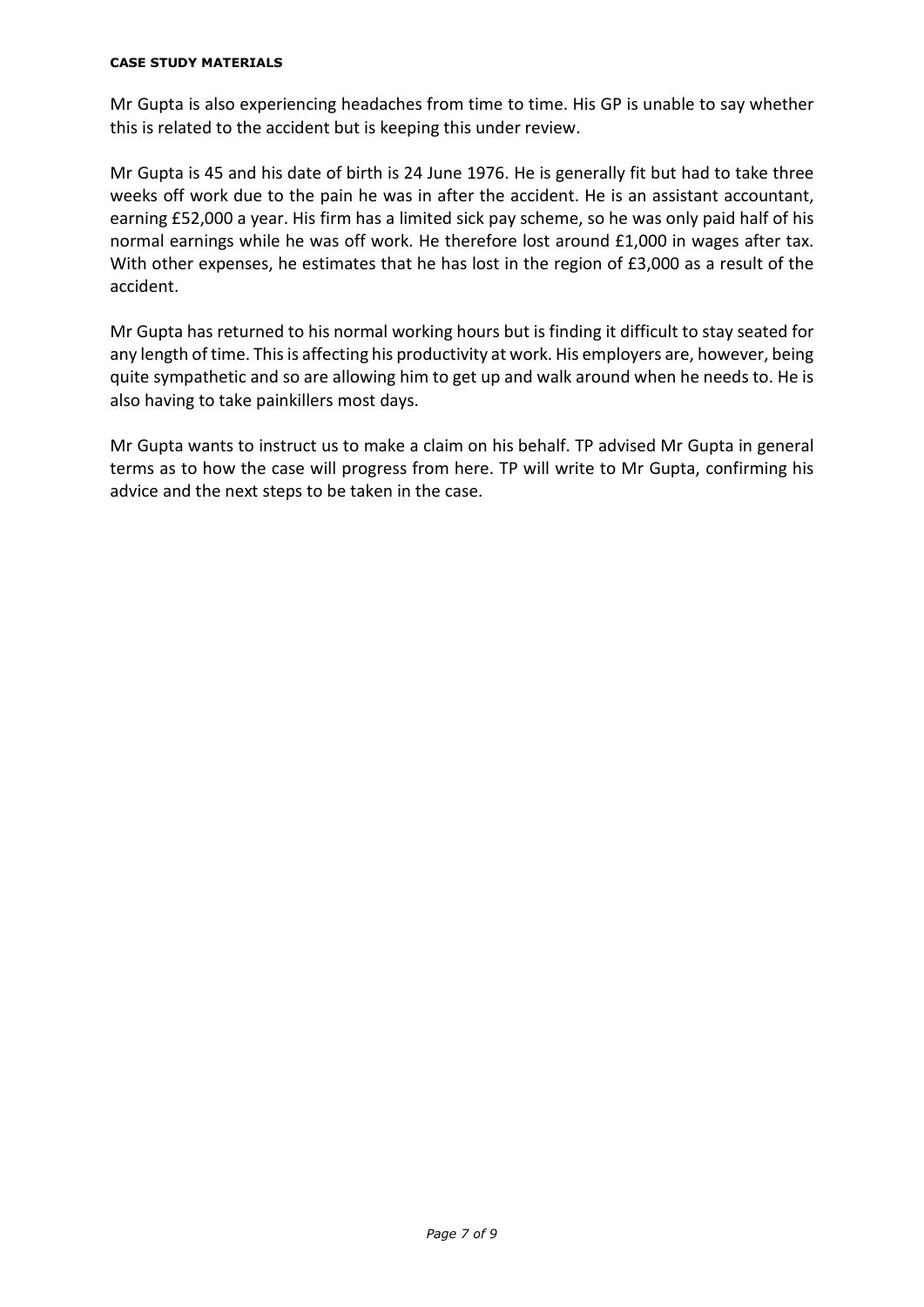## **LETTER FROM SANJEEV GUPTA TO KEMPSTONS**

Kempstons LLP The Manor House Bedford MK42 7AB

Ref: TP/SG/995/21

Dear Mr Piratin,

Thanks for sending me the Defence. I have prepared some comments on it, which I'll send to you separately.

In the meantime, I've got some news for you about my headaches. As you know, my doctor has been keeping this under review but, as the headaches have continued for several months, he has referred me to a specialist at the local hospital.

I had my appointment yesterday and the specialist said that my headaches are related to the accident. More importantly, she thought that there was a real chance that I might develop epilepsy in the future.

Obviously, I'm worried about this, and the doctor has tried to reassure me that it might not happen. I do wonder, though, what this means for my case?

Many thanks,

Sanjeev